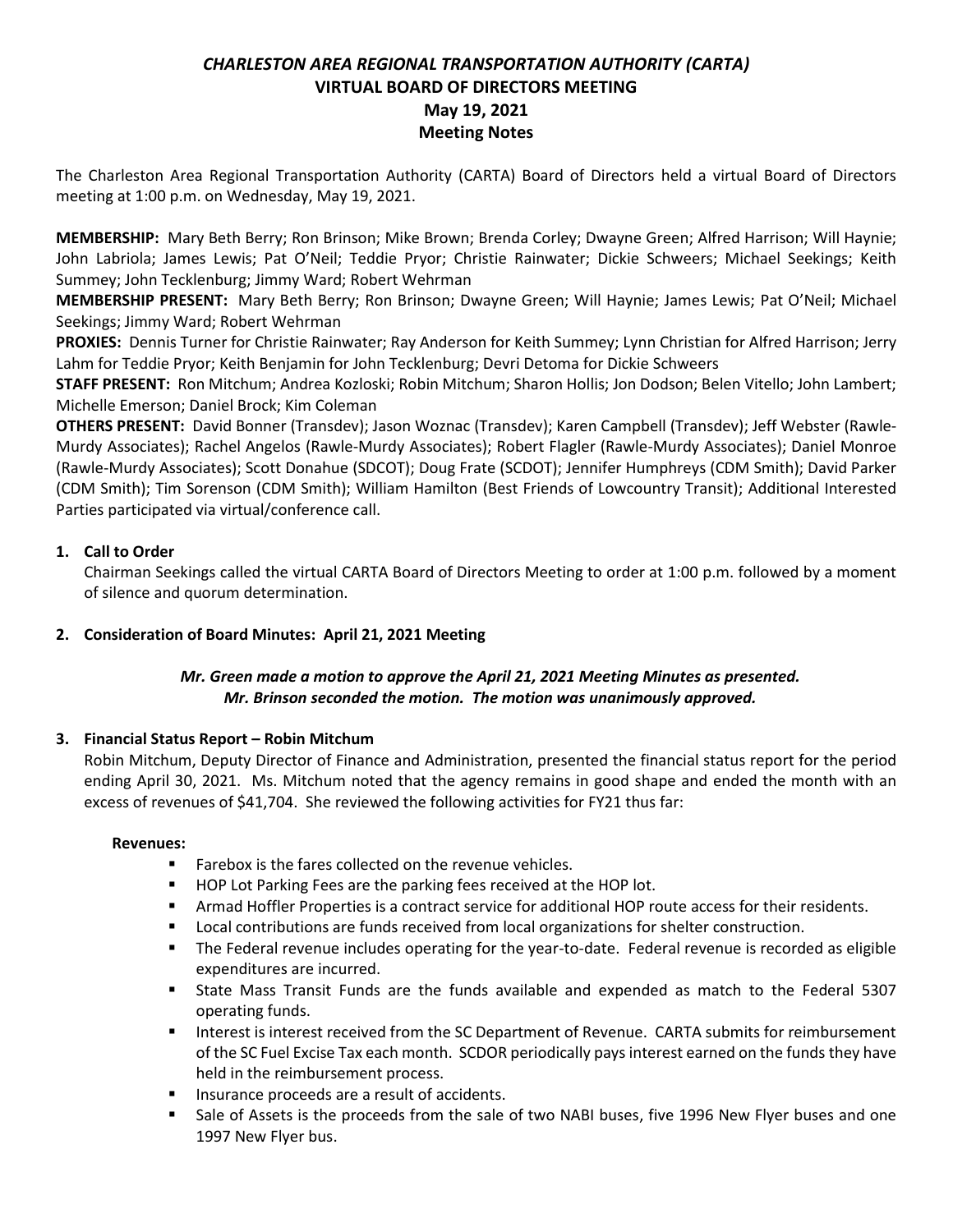### **Expenditures:**

- Staff Salaries & Benefits include the cost of retiree insurance.
- Supplies include office and facility maintenance supplies.
- Printing includes cost of printing route maps, brochures and passes.
- Automotive costs include the maintenance on the administrative vehicles and mileage reimbursements.
- Postage is postage meter refills used to mail passes.
- Dues/Memberships is CARTA's membership with Transportation Association of South Carolina (TASC).
- **•** Office Equipment Rental includes the quarterly postage meter rental fee, the cost of the portable toilet rental for the HOP lot and the monthly battery lease for the electric buses.
- Office Equipment Maintenance (OEM) includes the FY21 portion of the Swiftly Transit Time & Insights (through 6/28/2021), the FY21 portion of the Cradlepoint NetCloud Essentials for mobile routers and Zscaler internet security renewal, in addition to other IT support.
- Rent includes the Ashley Phosphate Park & Ride lot, Dorchester Village Shopping Center Park & Ride lot through September, Leeds Avenue lot lease from SCE&G, SC Works Trident lease space and document storage.
- **•** Communications is the cost of phone, internet and radio services at the facilities and on the buses.
- Utilities include electric and water at the SuperStop, Melnick Park & Ride, the Radio Shop at Leeds Avenue and the charging stations at Leeds Avenue.
- Custodial Services is the cost of janitorial services at the Melnick Park & Ride location and the SuperStop bus depot.
- **■** Other Professional Services include pest control services and UST inspection services.
- Shared Contract Services (IGA & Management) is the extensive services BCDCOG provides to CARTA.
- Money Transport is the cost of the armored guard service, Brinks, to pick up and transport cash deposits to the bank.
- **E** Security Services is contracted security service provided at the SuperStop by the City of North Charleston Police Department.
- **Example 2** Electric Bus Master Plan is the project to develop the necessary planning documents to transition CARTA's diesel bus fleet to all-electric buses.
- Vehicle Maintenance is the cost to maintain the fleet.
- Facility Repair & Maintenance is the cost to maintain the SuperStop facility.
- Operating Fees & Licenses include credit card transaction fees, storm water fees, solid waste user fees and vehicle title and registration fees.
- **■** Insurance includes the cost of liability insurance provided by the Insurance Reserve Fund. This includes the FY21 portion of the 2021 renewal. The amount will increase and decrease as we add and remove items from the policy throughout the fiscal year but this is the bulk of the insurance expenditure for FY21.
- Interest is the interest accrued on the Melnick Park & Ride Loan.
- Non-Capitalized Assets include the purchase of additional driver and side shields on the buses, radio equipment and security equipment.

## **Capital Expenditures:**

- Rolling Stock is the purchase of two Alexander Dennis Enviro 200 buses and three Proterra Electric buses.
- Bus Shelter Construction/Bench is the purchase of shelters.
- Capital includes the purchase of a fork lift and digital signage for shelters and bus stops.
- **■** ITS System is the purchase of the Syncromatics system.

Ms. Mitchum reviewed the HOP expenditures. As of April 30, 2021, total expenditures for the HOP program for FY21 is \$236,995. She addressed questions and comments. The Board received the Financial Status Report and HOP Expenditures Report as information.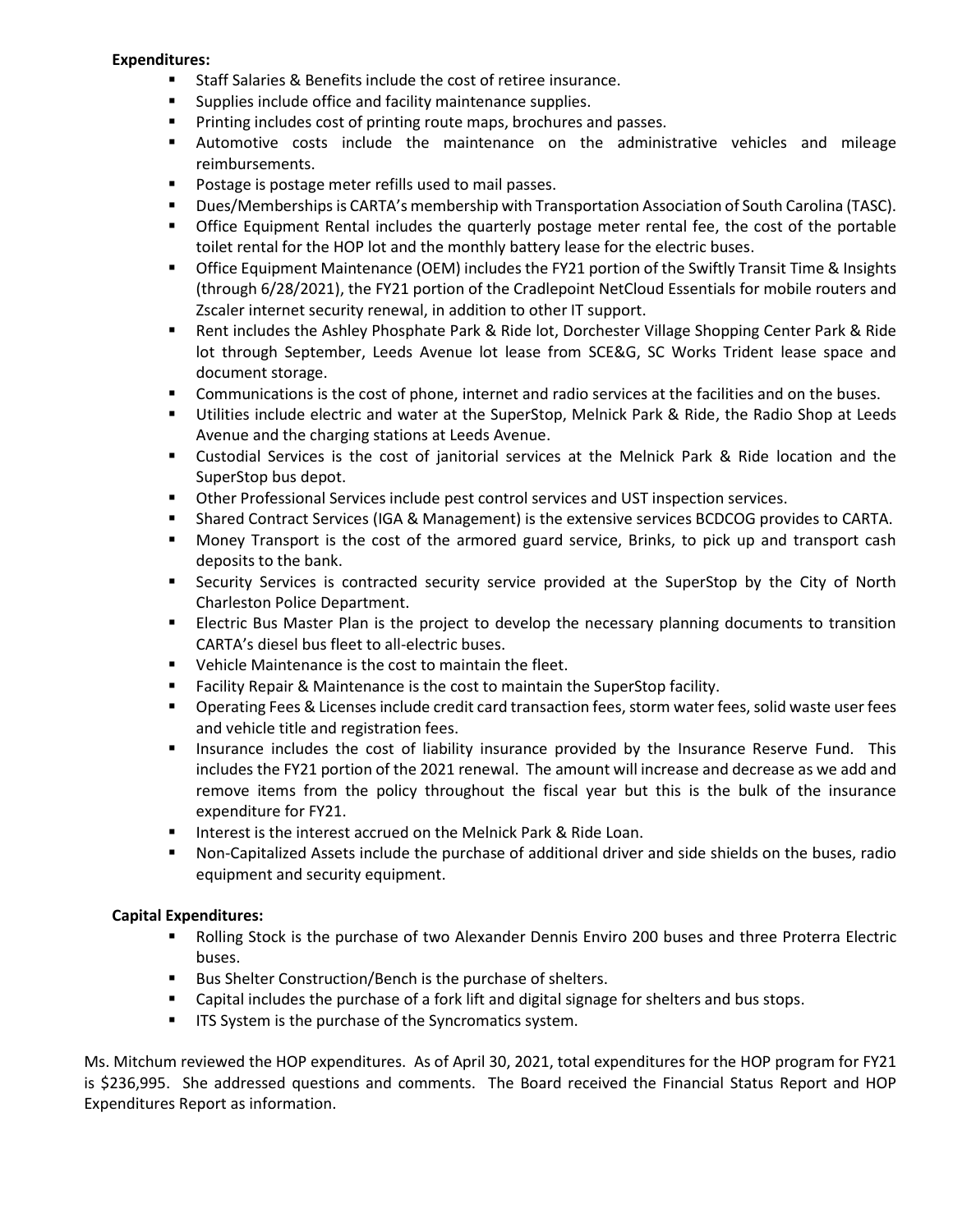### **4. Operator (Transdev) Contract Extension – Request for Approval – Ron Mitchum**

Ron Mitchum, Executive Director, presented the Operator Contract Extension. He stated that CARTA is requesting approval to amend the Transdev Services - Fixed Route, Paratransit and Maintenance Services contract for an additional year pursuant to the renewal terms outlined in the contract. The contract was awarded on July 1, 2016 as a 3-year contract with 7 options to renew annually. This amendment will extend the contract through June 30, 2022. The new services rates indicate a 2.98% increase over the previous year. Mr. Green commended Mr. Mitchum and staff for continuing service and working with a reduction of bus operators Mr. Mitchum addressed questions and comments.

# *Mr. Green made a motion to approve the Operator Contract Extension contingent upon Mr. Mitchum meeting with Transdev to further discuss the rate increase. Mr. Lewis seconded the motion. The motion was unanimously approved.*

#### **5. Leeds Avenue Building Lease Agreement – Request for Approval – Ron Mitchum**

Mr. Mitchum presented the Leeds Avenue Building Lease Agreement. He stated that CARTA is requesting approval to amend the Transdev Services – Building Lease Agreement contract for an additional year pursuant to the renewal terms outlined in the contract. This amendment will extend the contract through June 30, 2022. Mr. Mitchum addressed questions and comments.

# *Mr. Lewis made a motion to approve the Leeds Avenue Building Lease Agreement as presented. Mr. Green seconded the motion. The motion was unanimously approved.*

#### **6. TNC Project Expansion – Request for Approval – Jon Dodson**

Jon Dodson, Senior Transit Planner, discussed the TNC Project. He noted that ridership for the program has remained low since its launch in the beginning of February for seniors 55 years old and over and for approved Tel-A-Ride customers. Despite marketing efforts, 31 seniors have applied and have been approved but not all of the applicants live downtown therefore cannot use the service. Only 15 trips have been taken between Uber and UZURV since the service began. Mr. Dodson explained that staff believes that the low ridership is primarily due to the geographic limitations of the service and recommends expanding the service area coverage as well as the number of approved medical facility destinations. As of May, only 15% of customers on the active Tel-A-Ride service roster live on the downtown Charleston Peninsula. Expanding the OnDemand service to cover CARTA's entire service area would also make the service accessible to an additional 3,185 Tel-A-Ride customers and even more seniors. The expansion would significantly increase the number of customers that would be able to utilize the service, thereby increasing ridership and allowing staff a better opportunity to analyze the viability of TNCs as a lower cost alternative to providing paratransit service for ambulatory Tel-A-Ride customers. Three months into the one-year pilot project, CARTA has only expended \$175.77 (less than 1%) of a \$180,000 budget. Staff projects that following the service expansion, the project will still remain within budget for the remaining duration of the one-year pilot period. Mr. Dodson addressed questions and comments.

# *Mr. Benjamin made a motion to approve the TNC Project Expansion as presented. Mr. Lewis seconded the motion. The motion was unanimously approved.*

#### **7. HOP Lot Development – Request for Guidance – Ron Mitchum**

Mr. Mitchum noted that discussions will be held with the City of Charleston regarding housing and parking lot/garage concept as part of the HOP lot development. He addressed questions and comments. Chairman Seekings encouraged Mr. Mitchum to continue with process.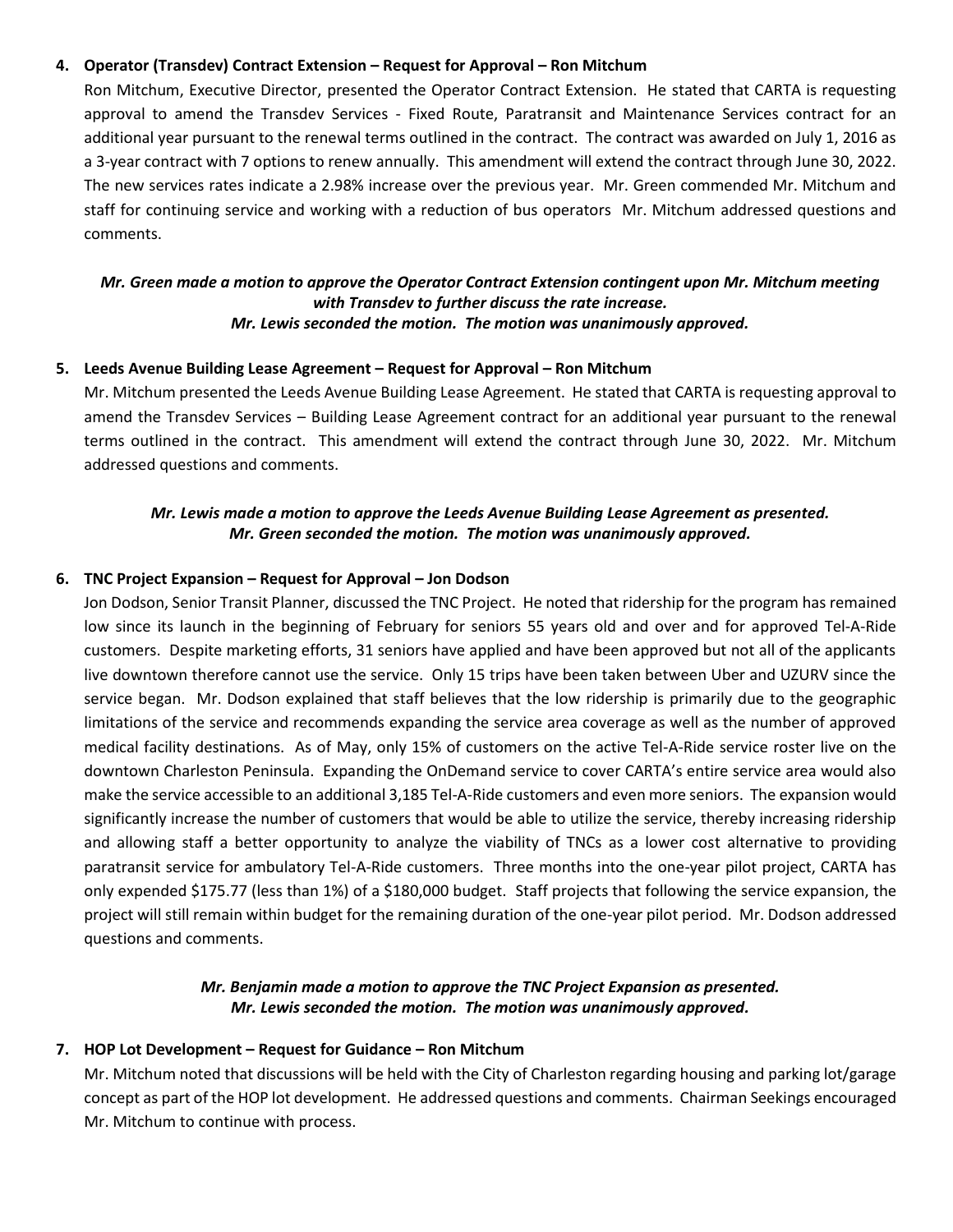### **8. Project Updates – Ron Mitchum & Staff:**

Mr. Mitchum stated that if anyone has any questions regarding the project updates, to please contact him or staff members for further information. A summary was distributed in the Board packet in advance of the meeting on the following projects: Stop/Shelter Design Guidelines; Service Planning Initiatives; Electric Bus Master Plan; CARTA OnDemand; Shelter Improvement Program; Solar Lighting Installation; Digital Signage; and VanPool Program. Mr. Mitchum discussed, in detail, the Shipwatch Square Transit Project noting that the Charleston County Council approved the ground lease during yesterday's Finance Committee meeting but it still must be approved at the County Council meeting. The site will be called "Pinehaven" and the groundbreaking for the on-site library was held Monday. Mr. Mitchum addressed questions and comments. Sharon Hollis, Principal Planner, delivered an update on the LCRT project noting that coordination with the SCDOT and project stakeholders is ongoing to identify the system's configurations and concept of operations regarding signal prioritization and that stakeholder and neighborhood meetings are ongoing as well as online public meetings. Morgan Grimes, Communications Specialist, has been visiting businesses along the corridor and reaching out to neighborhoods and community organizations. She has had direct communications with almost 600 businesses and community members along the corridor and that number continues to grow. Ms. Hollis addressed questions and comments. Mr. Dodson updated the Board on the Beach Reach project. He stated that the service will run between Memorial Day and Labor Day (from 9:15am to 6:05pm) for weekend service between Mt. Pleasant and the Isle of Palms. In partnership with the Mt. Pleasant Town Centre, the park-and-ride will be located along Market Center Boulevard. The Town of Mt. Pleasant has committed to paying \$8 thousand as the Town's share of the cost of the service but, in order for the service to be offered at no cost to riders, the City of Isle of Palms needs to commit to \$8 thousand as well. As of today's meeting, the Isle of Palms has not committed to paying \$8 thousand. If the City does not pay \$8 thousand, the cost of the service will be \$2 each way. Mr. Dodson addressed questions and comments. The Board received the Project Updates as information.

### **9. Ridership Report – Jon Dodson**

Mr. Dodson presented the Ridership Report. He stated that ridership on a month-to-month comparison from March 2021 to April 2021 is up 3%; Ridership from April 2020 to April 2021 is up 162%; and Ridership from April 2019 to April 2021 is down 37%. Route 31 Ridership for April 2021 is higher than each of April 2020 and April 2019. Route 203- MUSC has 21 riders per hour, which is the highest in the system. Additionally, Routes 32-North Bridge (16), DASH 211 (15), 10-Rivers Avenue (14), 20-King Street/Citadel (13), and 11-Dorchester Airport (12) had the highest riders per hour across the system. DASH services are up 292% and Express services are up 143% from April 2020 to April 2021. However, when comparing April 2019 to April 2021, DASH services are down 58% while Express services are down 59%. Mr. Dodson addressed questions and comments. The Board received the Ridership Report as information.

## **10. Executive Director's Report – Ron Mitchum**

Mr. Mitchum noted that a 5339 competitive grant for SCDOT OPT funds was awarded to the agency and will be used to purchase a battery-operated vehicle and a megawatt charger. He also stated that Channel 5 News, through the Freedom of Information Act, has requested all videos of the Dorchester Road accident which involved a bus and injured three passengers. The request has been referred to the agency's attorney. Mr. Mitchum announced that the Federal Mask Mandate for transit vehicles remains in effect until September 15, 2021. He then discussed the Triennial Review and noted that the review resulted in four findings. Mr. Mitchum discussed the findingsin detail and explained the findings' respective resolutions. Mr. Mitchum addressed questions and comments. The Board received the Executive Director's Report as information.

### **11. Other Business, If Any**

There was no other business to discuss.